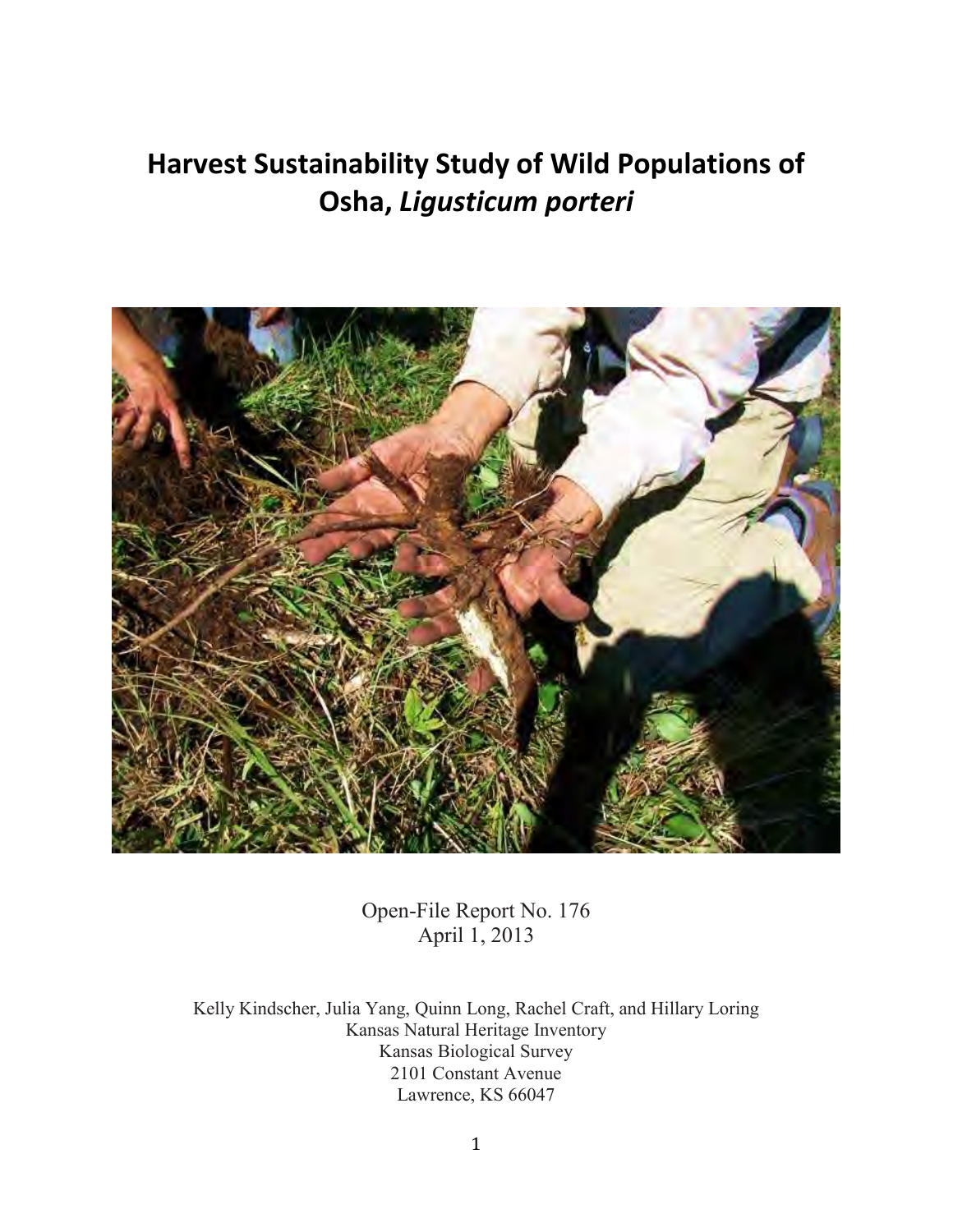## **Abstract**

Osha (*Ligusticum porteri*) is an ethnobotanically important medicinal plant whose pungent and distinctively spicy roots are wild harvested by individuals and sold by herbal product companies to treat influenza, bronchitis, and sore throat. We initiated a multi-year manipulative field experiment to determine acceptable thresholds of harvest intensity that allow for the regeneration and sustainable harvest of populations. We also determined population densities of geographically separated populations by sampling vegetative cover of osha within 8 polygons or stands. These sampled stands had a cumulative area of  $507,597m^2$ , with an average of 7.8% osha cover. For our manipulative field experiment analyzing osha's recovery from harvest, we established experimental plots in both a meadow site with high light availability, and in an adjacent forested site with substantial canopy cover. At both sites we established 40 replicate  $30m<sup>2</sup>$  plots, collected data on vegetative cover, and harvested roots at intensities alternating sequentially between 0%, 33%, 66%, or 100% of mature plants in each plot. The Meadow site had 15% more mature plants and 58% more root mass than the Forested site. From our data we estimate that a meadow population exhibiting a 10% cover (a dense stand) will have on average 52.2g dried root weight per  $1m^2$  area (465lbs/acre), while a forest population exhibiting a 9% cover will have on average 13.7g dried root weight per  $1m^2$  area (122lbs/acre). Baseline data was successfully gathered and, with additional funding, post-harvest regrowth data will be collected through monitoring efforts in subsequent years. These data will help to determine sustainable rates of harvest and inform conservation measures needed to ensure the long-term viability of this species.

# **Introduction**

*Ligusticum porteri* is commonly known as osha, bear root, and *chuchupate* in Spanish. It is a slow growing, perennial member of the Parsley family and, according to herbarium specimen data, occurs in high elevation sites ranging from 6,000—11,700 feet (1829—3567m). It thrives in diverse soil types, and is often found nearby or within groves of aspen, conifers, fir, and oak (Cech 2002; Moore 2003; Scientific Authority of the United States of America 2000; Turi and Murch 2010). Its range is distributed throughout the Rocky Mountains, spanning Montana and Wyoming in the north, through Colorado, Nevada, and Utah, to New Mexico, Arizona, and significantly south into Mexico (Scientific Authority of the United States of America 2000; Terrell and Fennell 2009; Turi and Murch 2010).

#### Ethnobotany of Osha:

The most important use of osha is the use of its harvested roots for medicine. Large roots, typically from plants at least ten years old, are favored for medicinal harvest (Scientific Authority of the United States of America 2000;Turi and Murch 2010). Osha is known as "bear root," because it is traditionally thought that Native Americans learned of its use by observing bears dig up roots to eat as food. Plants that have their origins as bear medicine are highly respected and considered to be "strong, protective, nurturing, and healing" (Terrell and Fennell 2009). As a medicine, Native Americans historically used the roots to treat a broad array of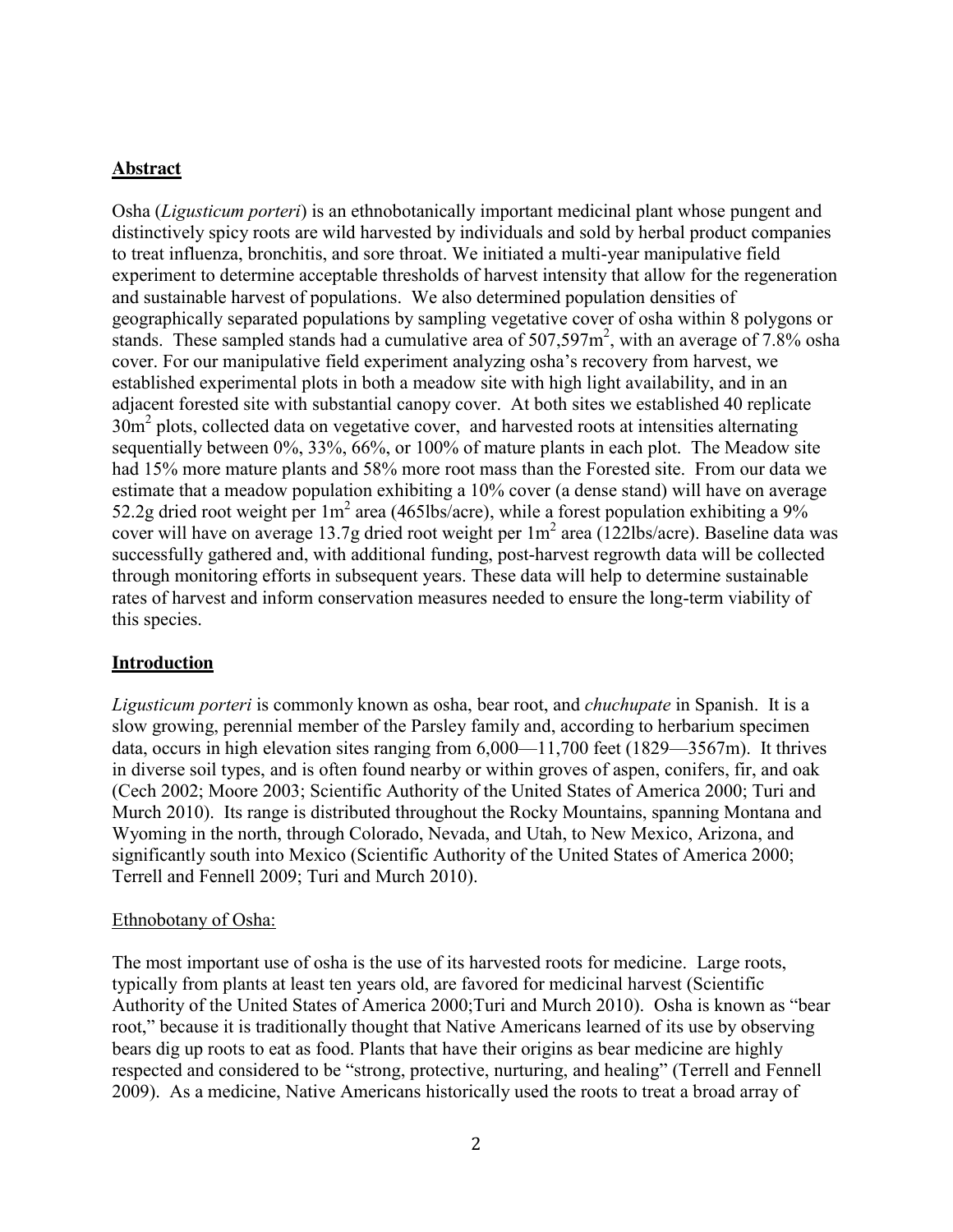medical ailments. Currently, the roots are commercially wild-harvested to treat bronchitis, influenza, and other respiratory problems (West and Jackson 2004). Depending on the ailment and area treated, the roots may be used to make a dressing, paste, or liniment; made into an ointment; made into tea or a tincture; chewed; and even burned to clear the sinuses and relieve headaches (Terrell and Fennell 2009). Table lists the medicinal uses of *L. porteri*.

| <b>Medicinal Use</b>                                 | <b>Treatment Details</b>                                                                                                                         |  |  |
|------------------------------------------------------|--------------------------------------------------------------------------------------------------------------------------------------------------|--|--|
| <b>Colds; Flu; Viral infections</b>                  | Used to remedy viral infections by inducing sweating and<br>eliminating toxins.                                                                  |  |  |
| Cough                                                |                                                                                                                                                  |  |  |
| <b>Respiratory: Bronchitis</b>                       | Used at first sign of flu to prevent a viral infection                                                                                           |  |  |
| <b>Tuberculosis</b>                                  |                                                                                                                                                  |  |  |
| <b>Sore throat</b>                                   | Crushed root and water used as wash and taken for sore<br>throat.                                                                                |  |  |
| <b>Fever</b>                                         | One is bathed in an infusion of the roots                                                                                                        |  |  |
| <b>Sinus Infections</b>                              | Burned and the smoke inhaled deeply through the nose to<br>relieve headache and to eliminate sinus infections                                    |  |  |
| <b>Wounds; Bruises</b>                               | Infusion of root used for body aches.                                                                                                            |  |  |
| <b>Skin and ear infections</b>                       |                                                                                                                                                  |  |  |
| <b>Headaches</b>                                     | Used to lessen effects of high altitude, including regulation of<br>pulse rate and less headache.                                                |  |  |
| <b>Diaphoretic (promotes</b><br>sweating)            | Used to induce sweating and eliminate toxins.                                                                                                    |  |  |
| <b>Gastrointestinal: Indigestion</b>                 |                                                                                                                                                  |  |  |
| <b>Antiemetic (stops vomiting)</b>                   | In combination with other plants used for indigestion and<br>recuperation from vomiting.                                                         |  |  |
| Anti-rheumatic                                       | Infusion of root used for body aches.<br>Salves and plasters of the roots are applied to joints to<br>alleviate pain associated with rheumatism. |  |  |
| <b>Analgesic</b>                                     |                                                                                                                                                  |  |  |
| Heart problems/anti-<br>coagulant                    |                                                                                                                                                  |  |  |
| <b>Poor Circulation</b>                              |                                                                                                                                                  |  |  |
| <b>Diabetes</b>                                      |                                                                                                                                                  |  |  |
| Topical insecticide/anti-<br>parasitic/antibacterial | The powdered root is applied in a gauze to prevent infection                                                                                     |  |  |
| <b>Rattlesnakes</b>                                  | Roots used to ward off rattlesnakes                                                                                                              |  |  |
| <b>Altitude sickness</b>                             | Used to lessen effects of high altitude, including regulation of<br>pulse rate and less headache.                                                |  |  |

**Table 1**: Medicinal Uses of *Ligusticum porteri.* Osha has been used by the Apache, Navaho, Utes, Zuni, other Pueblo tribes, Lakota, and Hispanic people. The above uses are from: Moerman 2012; Moore 2003; Curtin, L.S.M. 1976; Camazine, S. and R.A. Bye 1980; Castetter, E.F. and M.E. Opler 1936; and Bye 1986.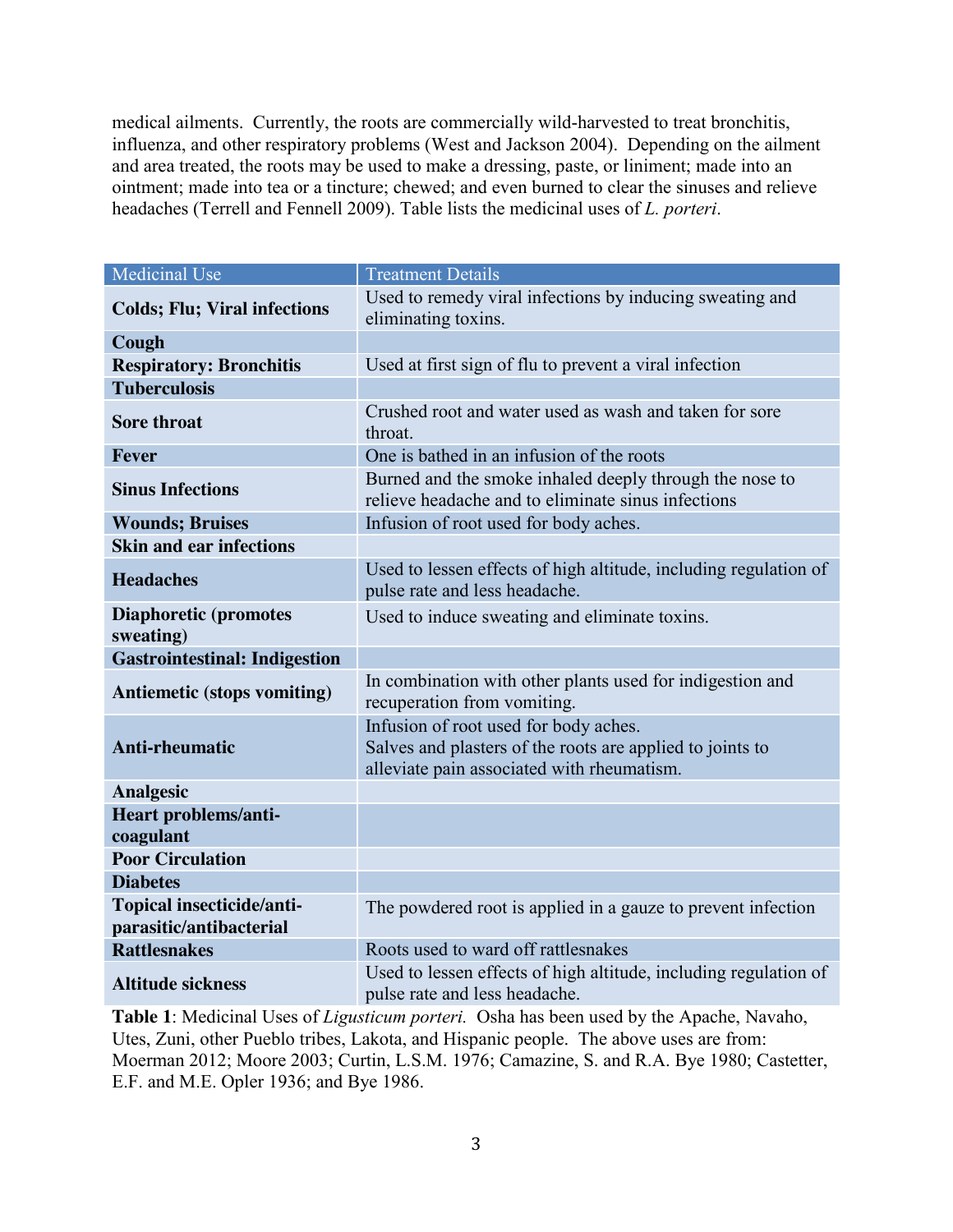While osha's primary use is medicinal, the leaves, and to a lesser extent the seeds and roots, are also used for food. Osha produces a flavor described as "chervil-celery-parsley flavor" (Turi and Murch 2010) or a "pungent cross of flavors reminiscent of celery and licorice" (Terrell and Fennell 2009). The leaves, seeds, and roots are used to season meat, beans, and chili (Moore 2003; Scientific Authority of the United States of America 2000; Turi and Murch 2010). Leaves can also be boiled and eaten like greens or added raw to salads (Moore 2003; Moerman 2012; Terrell and Fennell 2009; Turi and Murch 2010), and the roots are boiled for use in salads and soups or eaten raw (Turi and Murch 2010).

#### Chemical Properties:

The list of medicinally-active compounds in *L. porteri* includes coumarins, phthalides, flavonoids, acetylenic coumpounds, and terpenoids (Bye 1986; Rivero et al. 2012; Turi and Murch 2010). Two of the major active phthalides in *L. porteri* are Z-Ligustilide and Z-6,6',7,3'α-diligustilide, however one study identified 31 chemical constituents in the volatile compounds of the roots. The largest percentage of the bioactive components in the essential oils were phthalides (44.61%) and sesquiterpenes (10.69%), and the major light volatile components were monoterpenes (Rivero, et al. 2012). When root extract was administered to mice it produced significant analgesic effects detected by the writhing test (Deciga-Campos 2005). More recently, (Z )-6,6',7,3 $\alpha$  –diligustilide, (Z )-ligustilide, 3-(Z )-butylidenephthalide, myristicin, and ferulic acid extracts from the roots of *L. porteri* showed significant hypoglycemic and antihyperglycemic effects in mice (Brindis, et al, 2011), providing scientific support for the use of *L. porteri* in diabetes treatment.

# Use as an Herbal Product:

At present, one pound of dried osha root can be purchased on the internet at a price anywhere between \$27-79 (see Table 2). This range exhibits a high variability in the valuation of osha, even though use patterns have remained steady at a slight incline for the past decade (American Herbal Products Association 2007, 2012; Turi and Murch 2010). The roots have been used in the United States, Japan, and Germany, and included in more than a dozen patent medicines (Burns, et al. 1994). In 2010, the aggregate harvest of osha was 2,853lbs of dried root and 1,942lbs of fresh root (American Herbal Products Association 2012). We were able to identify at least 40 companies that sell osha products in various forms including: whole dried or fresh root, root tincture, liquid herbal extract, capsules, or root powder (Table 2).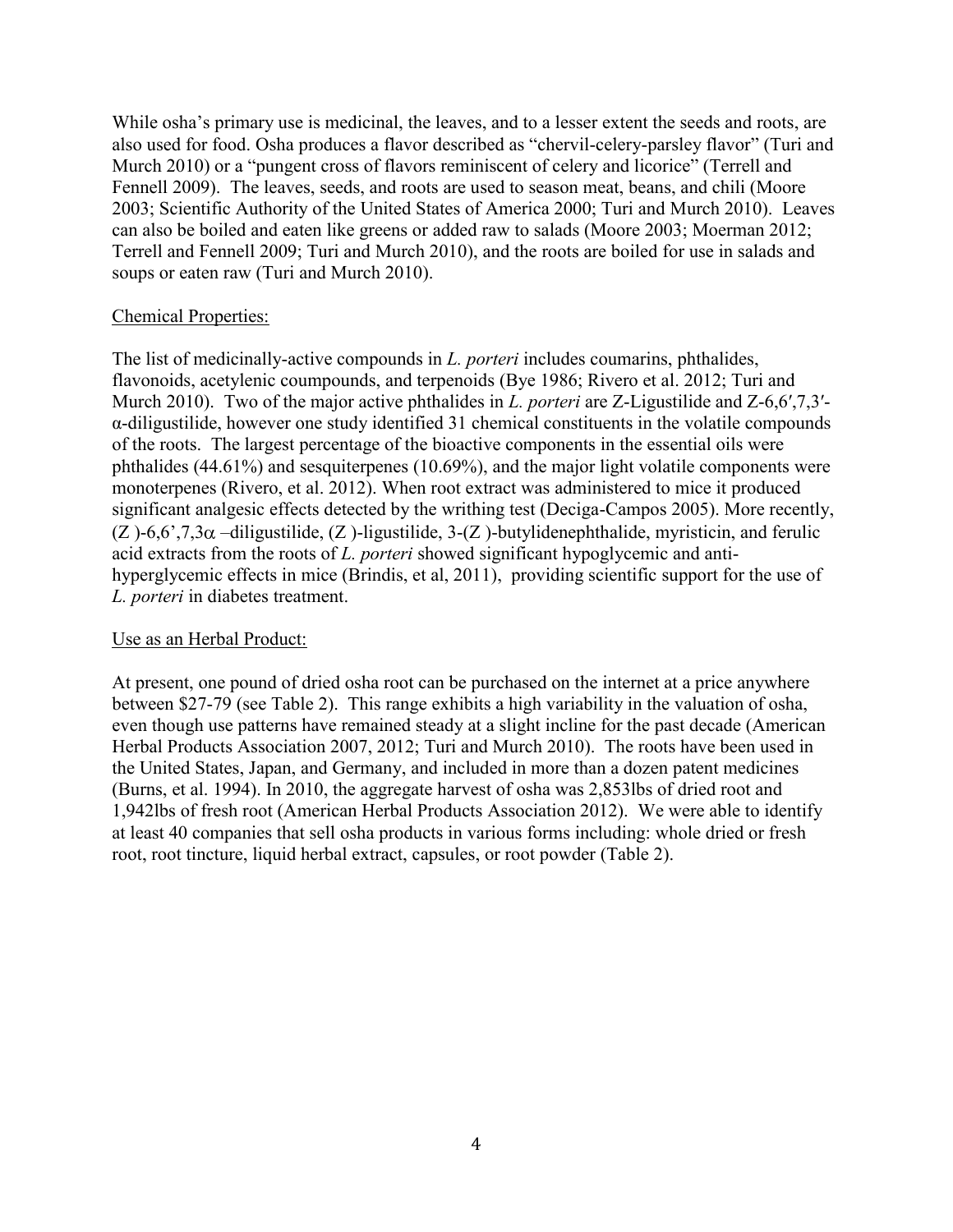| <b>Venders</b>                    | <b>Product</b>               | <b>Price</b> | <b>Source</b> |
|-----------------------------------|------------------------------|--------------|---------------|
| <b>Azure Green</b>                | 11b. Osha Root Whole         | \$71.95      |               |
| Frontier Natural Products Co-op   | 11b. Osha Root Whole         | \$57.50      |               |
| Herbie's Herbs                    | 11b. Osha Root Whole         | \$78.75      |               |
| Matoska Trading Company           | 11b. Osha Root Whole         | \$36.00      |               |
| Monterey Bay Spice Company        | 11b. Osha Root Whole         | \$27.00      | Wildcrafted   |
| <b>Mountan Rose Herbs</b>         | 11b. Osha Root Whole         | \$36.00      | Wildcrafted   |
| <b>Native Scents</b>              | 11b. Osha Root Whole         | \$39.99      | Wildcrafted   |
| <b>Starwest Botanicals</b>        | 11b. Osha Root Whole         | \$47.75      |               |
| Taos Herb Co.                     | 11b. Osha Root Whole         | \$42.56      | Wildcrafted   |
| <b>Wilderness Family Naturals</b> | 11b. Osha Root Cut           | \$32.76      | Wildcrafted   |
| <b>Starwest Botanicals</b>        | 11b Osha Root Powder         | \$59.08      |               |
| San Juan Mountains Osha Preserve  | <b>Fresh and Dried Roots</b> |              | Wildcrafted   |
| <b>Bouncing Bear Botanicals</b>   | 2oz. Osha root whole         | \$9.00       |               |
| Herbalfire                        | 2oz. Osha root whole         | \$9.00       |               |
| <b>Enerhealth Botanicals</b>      | 2oz. Osha root tincture      | \$15.99      | Wildcrafted   |
| Herbalist-alchemist               | 2oz. Liquid Herbal Extract   | \$22.10      | Wildcrafted   |
| <b>Shining Mountain Herbs</b>     | 2oz. Liquid Herbal Extract   | \$18.99      |               |
| <b>Wise Woman Herbals</b>         | 2oz. Liquid Herbal Extract   | \$22.80      | Wildcrafted   |
| Crystal Buffalo                   | 1.5oz. Osha Root             | \$20.00      |               |
| <b>Celebration Herbals</b>        | loz. Osha Root Whole         |              | Wildcrafted   |
| Healingifts                       | loz. Osha Root Whole         | \$5.00       |               |
| Herbs & Arts                      | loz. Osha Root Whole         | \$4.29       | Wildcrafted   |
| <b>Meridian Botanicals</b>        | loz. Osha Root Whole         | \$5.00       | Wildcrafted   |
| <b>Orrs Trading Company</b>       | loz. Osha Root Whole         | \$5.00       |               |
| Phoenix Herb Company              | loz. Osha Root whole         | \$6.00       |               |
| The Wandering Bull                | loz. Osha Root Whole         | \$6.95       |               |
| <b>Backyard Remedies</b>          | loz. Osha Root Tincture      | \$11.98      | Wildcrafted   |
| <b>Elk Mountain Herbs</b>         | loz. Osha Root Tincture      | \$10.95      | Cultivated    |
| <b>Mountan Rose Herbs</b>         | loz. Osha Root Extract       | \$9.50       | Wildcrafted   |
| Natural Wellbeing                 | loz. Osha Root Extract       | \$13.95      | Wildcrafted   |
| Nature's Answer                   | loz. Osha Root Extract       | \$13.99      |               |
| <b>Starwest Botanicals</b>        | loz. Osha Root Extract       | \$7.50       |               |
| Taos Herb Co.                     | loz. Osha Root Extract       | \$9.50       | Wildcrafted   |
| <b>Wind River Herbs</b>           | loz. Osha Root Extract       | \$13.43      |               |
| Gaia Herbs                        | loz. Osha Root Extract       | \$11.99      | Wildcrafted   |
| Herb-pharm                        | loz. Osha Root Extract       | \$12.50      | Wildcrafted   |
| Herbs. Etc.                       | loz. Osha Root Extract       | \$12.48      |               |
| <b>Mountan Rose Herbs</b>         | 100 Osha Root capsules       | \$11.00      | Wildcrafted   |
| <b>Sioux Trading Post</b>         | 0.5oz. Osha Root Whole       | \$2.50       | Wildcrafted   |

**Table 2***:* Osha products currently available through the online marketplace.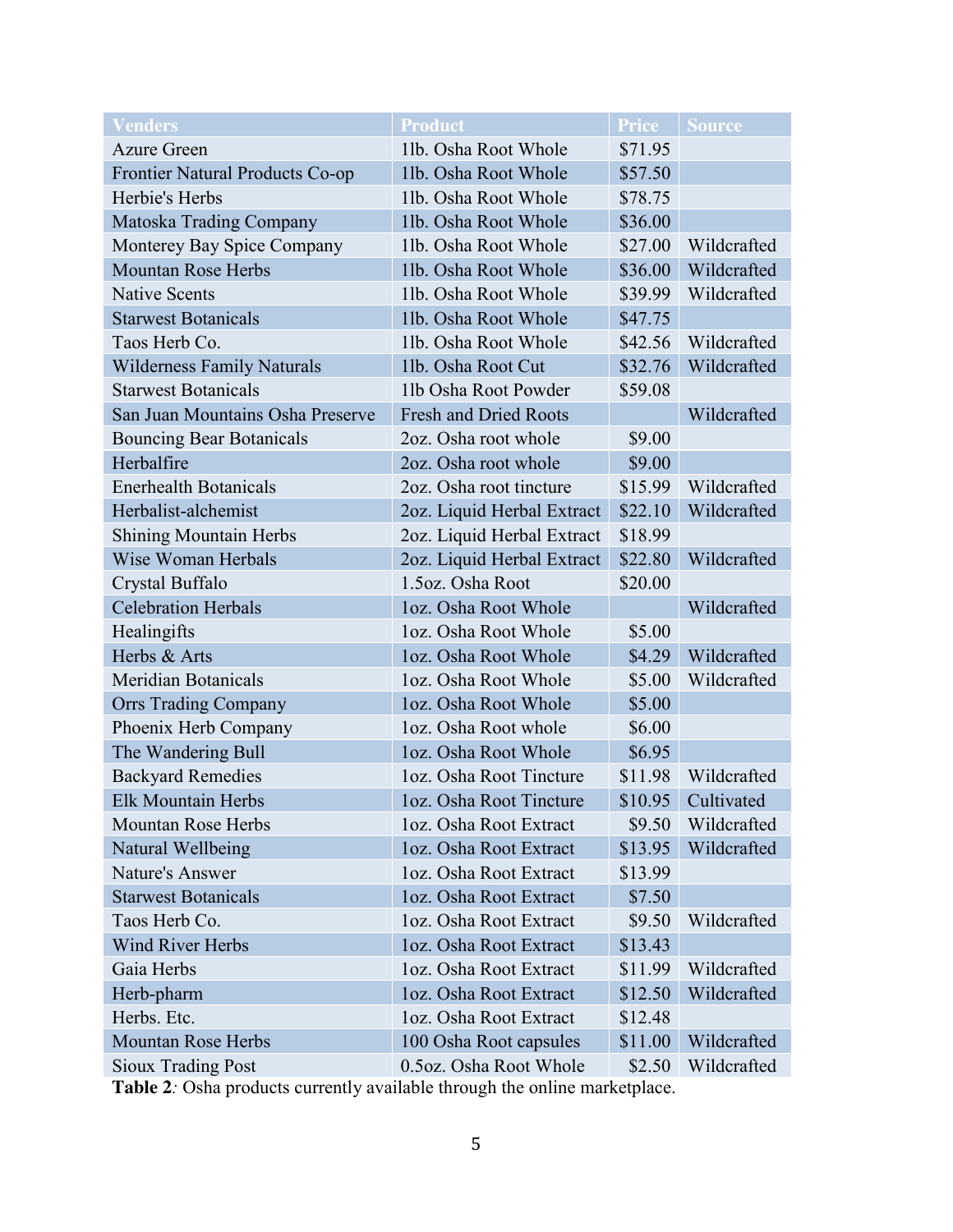#### Harvesting Pressures and Further Research:

The majority of osha harvested is from the wild, which has prompted research on cultivating it, specifically on germinating osha from seed and demonstrating successful propagation from vegetative crown cuttings (Panter et al. 2004; see also Cech 2000; Cech 2002; Turi and Murch 2010; and Terrell and Fennell 2009). Osha as an agricultural crop could be a niche market, with a conservative estimate of a potential retail market of over \$10,000,000 (Guernsey 2005); however, even the most thorough study on osha propagation to date indicates a high degree of difficulty in producing osha on a large scale. The costs of establishment years have been shown to outweigh the returns in producing year, and these negative net returns may persist even after fifteen years (Guernsey 2005). As it stands, commercially grown osha is not economically viable in the long run. The growing market demand and potentially shrinking natural supply imply that research into sustainable wild harvest practices is prudent.

Given the difficulties of cultivating osha, the wildcrafting of its roots from older plants, and consumer demand for its medicinal qualities, many have expressed concerns of over-harvest (McKeon 1999; Scientific Authority of the United States of America 2000; West and Jackson 2004). While *L. porteri* was proposed for inclusion in Appendix II of the CITES (Cech 2002; Scientific Authority of the United States of America 2000), it has yet to be listed as a species requiring export controls (CITES 2012). However, *L. porteri* is listed as a species at risk of over-harvest by the United Plant Savers (UPS 2012). The belief that osha populations are declining is difficult to prove, as populations are not currently tracked by any state or federal conservation agencies because it is too common, although the potential for habitat is restricted to only those moist areas of soil above 7,000 feet. Additionally, there are no comprehensive management strategies in place for the conservation of this species.

In addition to harvest threats, osha populations can be influenced by habitat disturbances such as tree die off, heavy grazing, and climate change (Scientific Authority of the United States 2000; Julander 1968). In order to determine if osha populations require conservation measures, there is an expressed need for monitoring of populations and more research into osha propagation and sustainable harvesting practices (McKeon 1999; San Juan Public Lands Center 2007; Scientific Authority of the United States of America 2000; Terrell and Fennell 2009; West and Jackson 2004). In response, a collaborative effort between the University of Kansas, the Missouri Botanical Garden, and the U.S. Forest Service, with funding from the American Herbal Products Association and the U.S. Forest Service, has been developed to study populations of osha and assess the sustainability of osha root harvesting for the natural products industry.

#### **Field Methods**

Given the extensive range of osha throughout much of the southern Rocky Mountains, we focused our population mapping efforts in southern Colorado. To create a more thorough compilation of osha localities than presently exists, we acquired and geo-referenced data from herbarium voucher specimens, research literature, the Global Biodiversity Information Facility (GBIF), and state natural heritage databases (Table 3, Figure 1).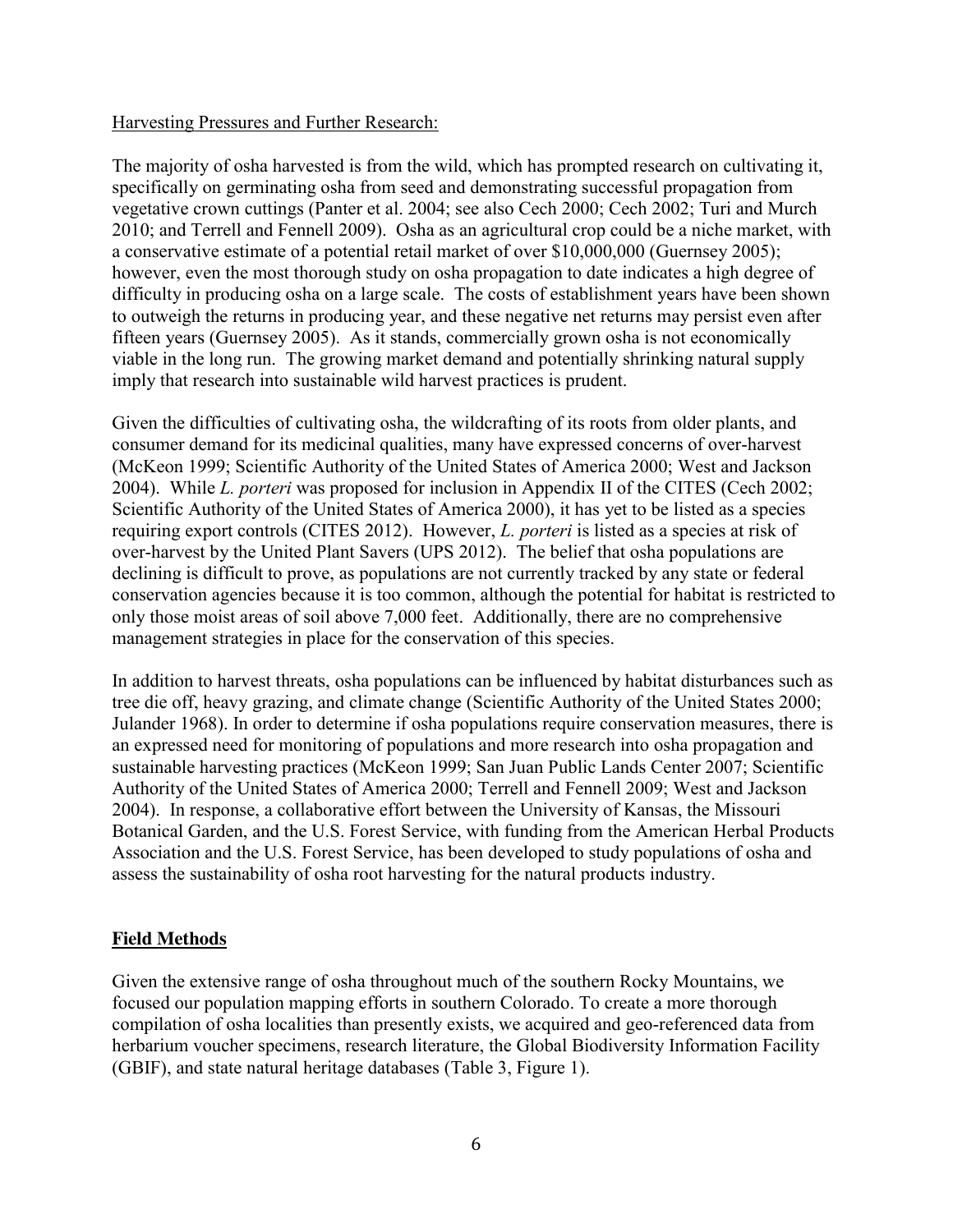| <b>Data Source</b>                                     | <b>Website</b>                                              |
|--------------------------------------------------------|-------------------------------------------------------------|
| University of Kansas Herbarium                         | https:// http://digirportal.biodiversity.ku.edu             |
| Rocky Mountain Herbarium                               | http://www.rmh.uwyo.edu/data/datapolicy.php                 |
| Southwest Environmental Information<br><b>Network</b>  | http://swbiodiversity.org/seinet/misc/usagepoli<br>cy.php   |
| Global Biodiversity Information Facility               | http://data.gbif.org/                                       |
| Smithsonian National Museum of<br>Natural History      | http://www.mnh.si.edu/rc/db/2data access pol<br>icy.html    |
| Missouri Botanical Garden Tropicos<br>Database         | http://www.tropicos.org/TermsOfUse.aspx                     |
| <b>Consortium of Pacific Northwest</b><br>Herbaria     | http://www.pnwherbaria.org/data/datausagepol<br>icy.php     |
| New Mexico Biodiversity Collections<br>Consortium      | http://nmbiodiversity.org/fineprint.php                     |
| NYBG: The C. V. Starr Virtual<br>Herbarium             | http://sciweb.nybg.org/science2/VirtualHerbari<br>um.asp    |
| University of Oklahoma Rober Bebb<br>Herbarium         | http://www.biosurvey.ou.edu/bebb/bebbhome.<br>html          |
| Flora of Texas Database                                | http://www.biosci.utexas.edu/prc/Tex.html                   |
| Kansas State University                                | http://www.k-<br>state.edu/herbarium/research_policies.html |
| <b>Black Hills Herbarium</b>                           | http://herbarium.bhsu.edu/services.htm                      |
| Veg Bank-- ESA's Panel on Vegetation<br>Classification | http://vegbank.org/vegbank/index.jsp                        |

**Table 3:** Sources of osha location data.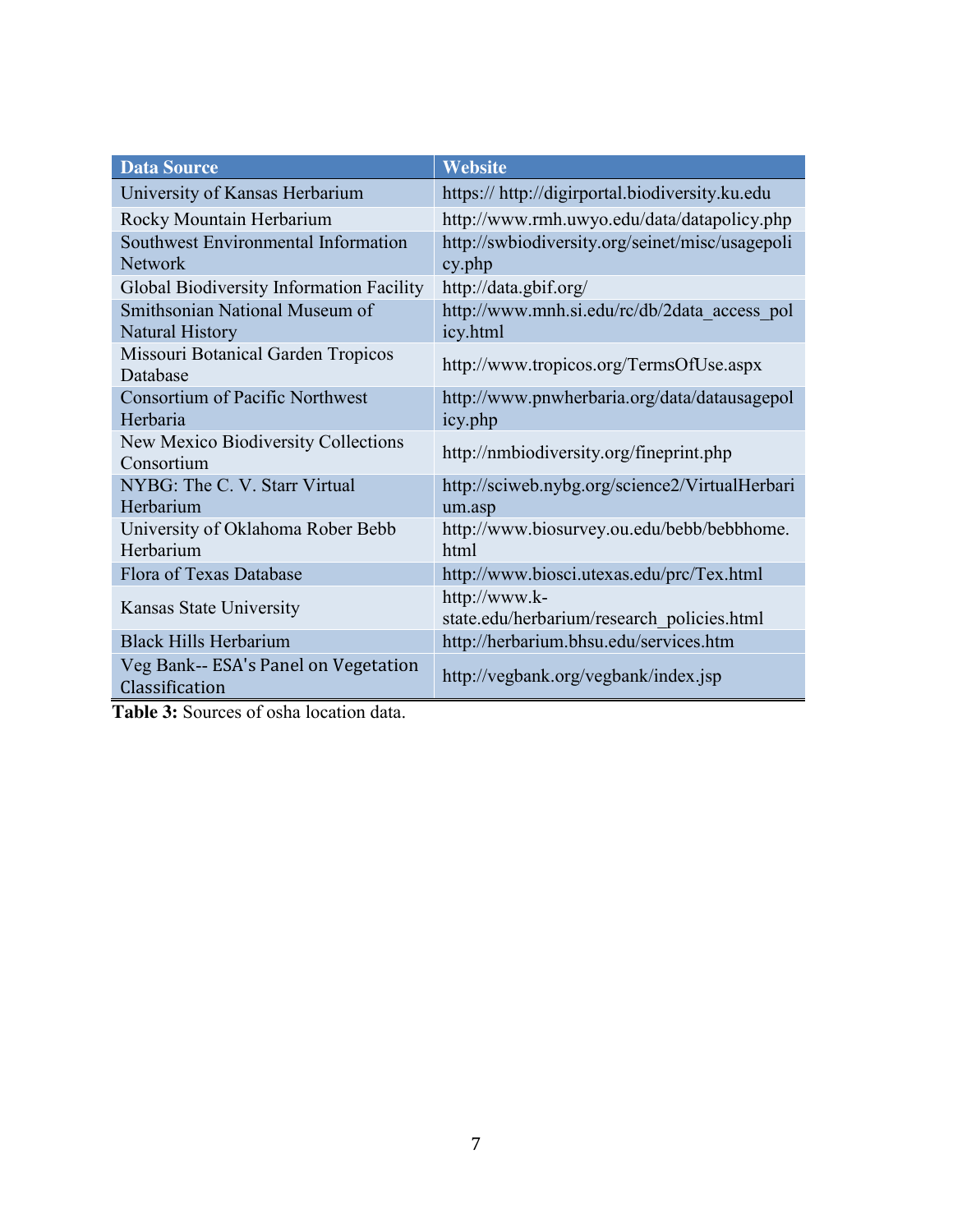

**Figure 1:** Locations of herbarium specimens for osha, *Ligusticum porteri* in Colorado. This map shows the distributions of osha are only in mountainous habitat. Our data were mapped using Google Earth.

# Stands:

In mid-July 2012, we began our field research in the Cumbres Pass region of the Rio Grande National Forest in southern Colorado. In order to determine the population density of osha in the study area we created 8 polygons or stands (see Figure 2) that encompassed separate populations. Populations were separated by either large gaps with no osha occurrence or by the existence of a road. Thus populations were defined geographically rather than genetically. Each stand (a mapped polygon) consisted of a number of GPS marked waypoints approximately 100m apart on its boundaries. Approximately 20 meters toward the interior of the stand from each waypoint, the vegetative cover was determined in a randomly placed  $4m^2$  plot, followed by two more plots each 5 additional meters to the right of the previous. Thus each waypoint corresponds to three 4m<sup>2</sup> samples of the population. The amount of cover of osha was approximated by the following categories: None (0%), Low (1-10 %), Moderate (10-40%), or Dense (40-100 %).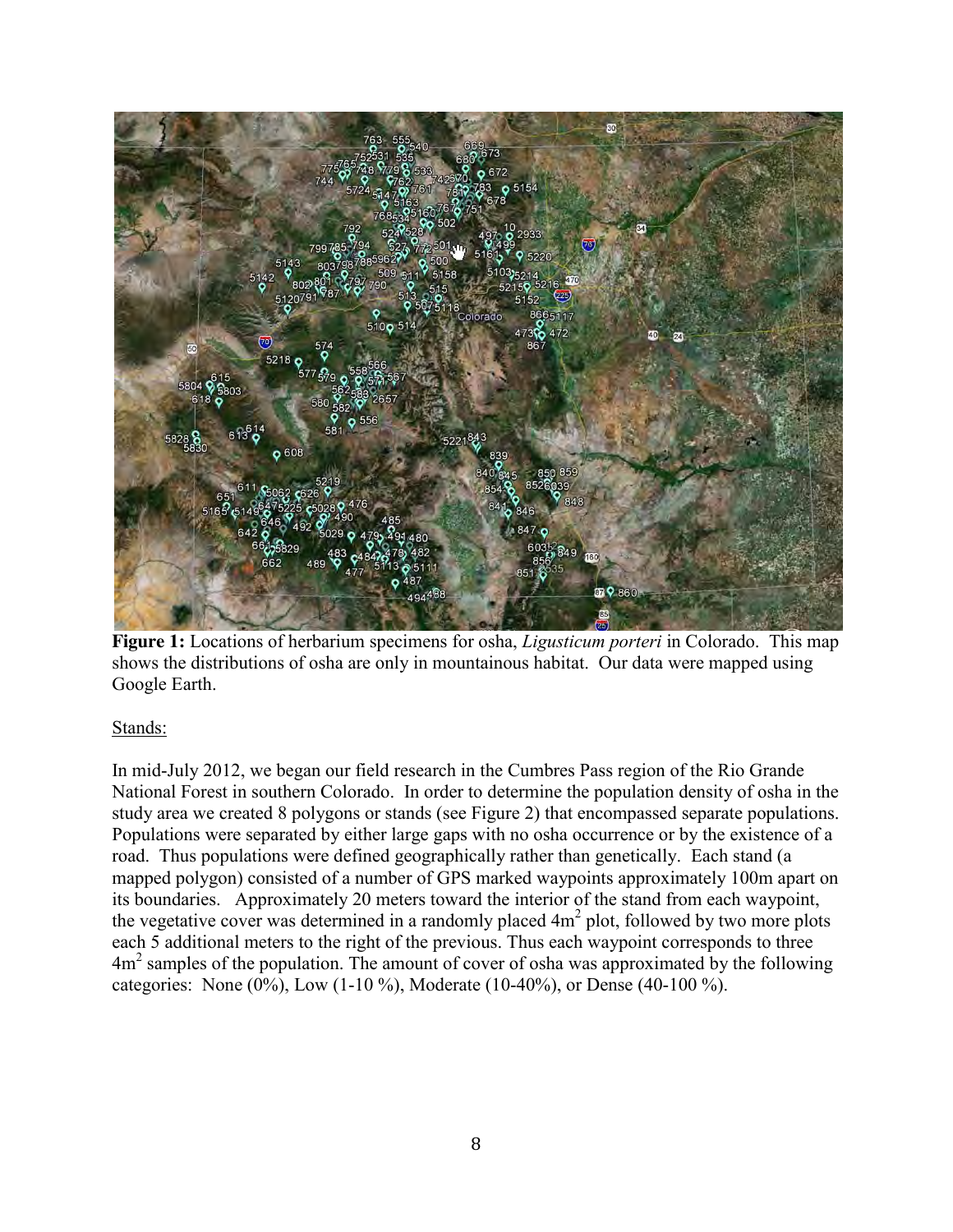

**Figure 2:** Outlines of 8 polygons or stands of osha populations for which osha cover data was collected. Note: in the center of the map, the 2 yellow double-rectangles designate the area of our sustainability of harvest study.

Additionally, the U.S. Forest Service asked us to work with the local Hispanic community to improve awareness of osha harvest and conservation. Ten Hispanic high school age youth from Costilla County's Semillas Sembrandos program in San Luis, Colorado joined us in mapping the boundaries of our stands. They were very enthusiastic about the opportunity to contribute to our research, and for many of the students this was their first exposure to scientific research.

## Harvested Plots:

We analyzed osha populations on two sides of a road transecting a north-facing mountain slope. One site was on the uphill side of the road, and will be referred to as the Meadow site due to reduced canopy cover from logging and recent tree die off. The other site had the same aspect as the first, but was on the opposite downhill side of the road, and will be referred to as the Forested site due to significant mixed spruce-fir tree canopy cover (see Figure 3). The alignment of our sites assured that both slopes had the same sun angle orientation, allowing for a relatively controlled comparison of forested versus open locations. At each research site we established 2 parallel transects of 20 replicate 10x3m plots, each spaced 2m apart, for a total of 80 experimental plots. All plots ran perpendicular to the slope of the mountain. Transects A and B represent the 40 Meadow plots and Transects B and C represent the 40 Forested plots (Table 4).

| <b>Sustainability of Harvest Plots</b> | <b>Min-Max Elevation (ft)</b> |
|----------------------------------------|-------------------------------|
| Meadow A                               | 10,409-10,500                 |
| Meadow B                               | 10,399-10484                  |
| Forest C                               | 10,209-10,369                 |
| Forest D                               | $10,243 - 10,336$             |

**Table 4:** The plot locations sampled for the Sustainability of Harvest study (mapped in Figure 2) and their elevations.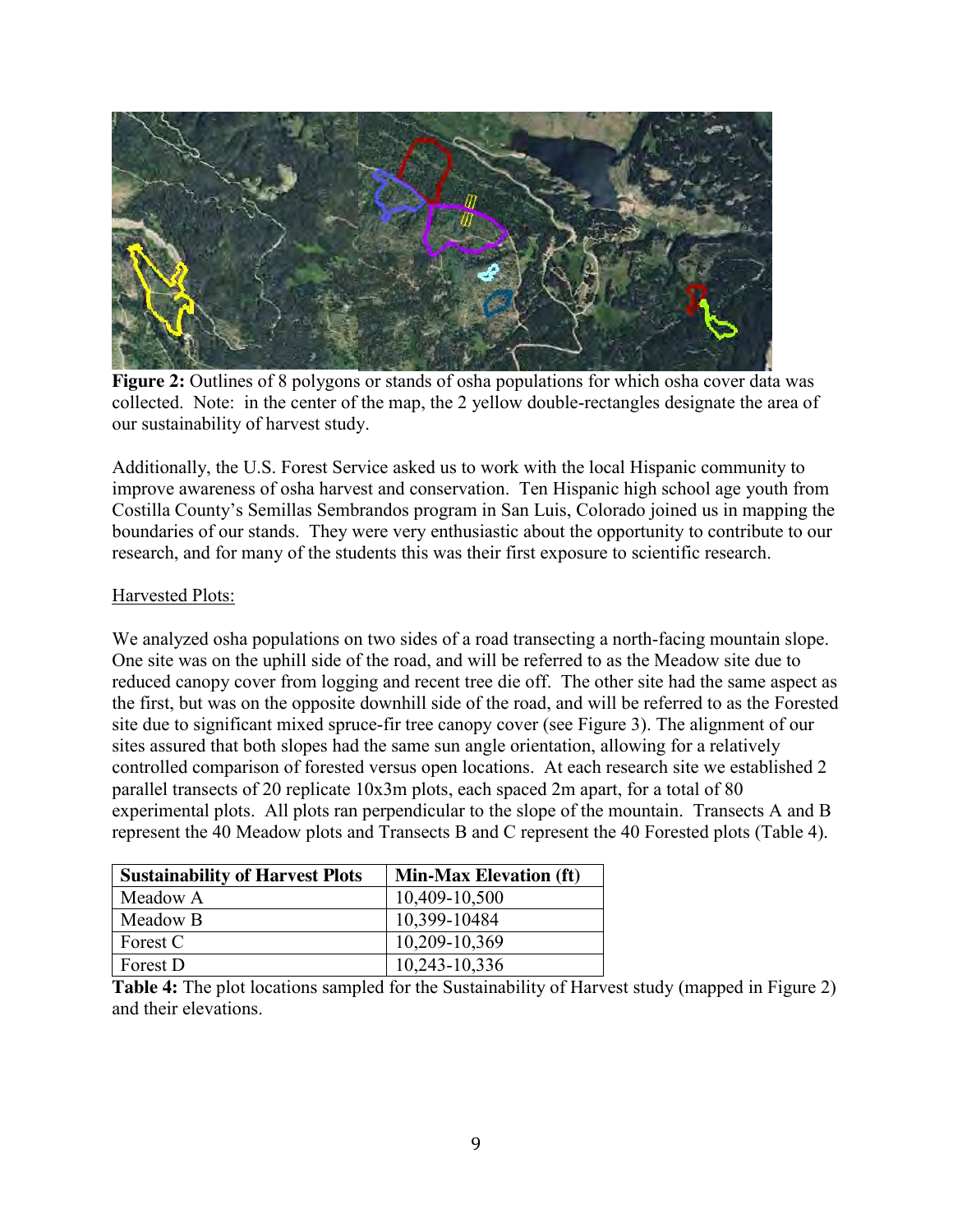

Figure 3: Comparison of a Meadow vs. Forested plot.

Within each plot we recorded counts and cumulative percent cover for specific size classes of osha: seedlings, juveniles, mature non-reproductive, and mature reproductive, as well as the number of flowering stalks. To examine the effect of light availability on osha population density and post-harvest regeneration, we measured canopy openness within each plot using a spherical densiometer. Plots with fewer than 6 mature plants were considered null and omitted from the study because it would be difficult to discriminate differences in harvest intensity in such low density plots. There were 14 plots in total that were considered null and therefore not used in our experiment.

The harvest percentages of mature plants (defined as the largest size class) were in a regular repeating order of 0%, 33%, 66%, and 100% for plot numbers 1, 2, 3, and 4, and then repeating again, starting with plot 5. For a plot that had a 33% harvest, we dug every third mature plant, for 66% we dug two of every three plants, and for 100% every mature plant was dug. Plots with 0% harvest will serve as a control when we analyze the re-growth of harvested plots in subsequent years. In all, a total of 60 plots were subjected to harvesting activity (see Figure 4) while 20 plots were left unaltered. After harvesting we weighed and recorded the cumulative weight of the roots by plot. The boundaries of each transect and the corners of each plot were marked with GPS coordinates and buried steel rebar to ensure accurate location with a metal detector and reconstruction of plots in the following years of study.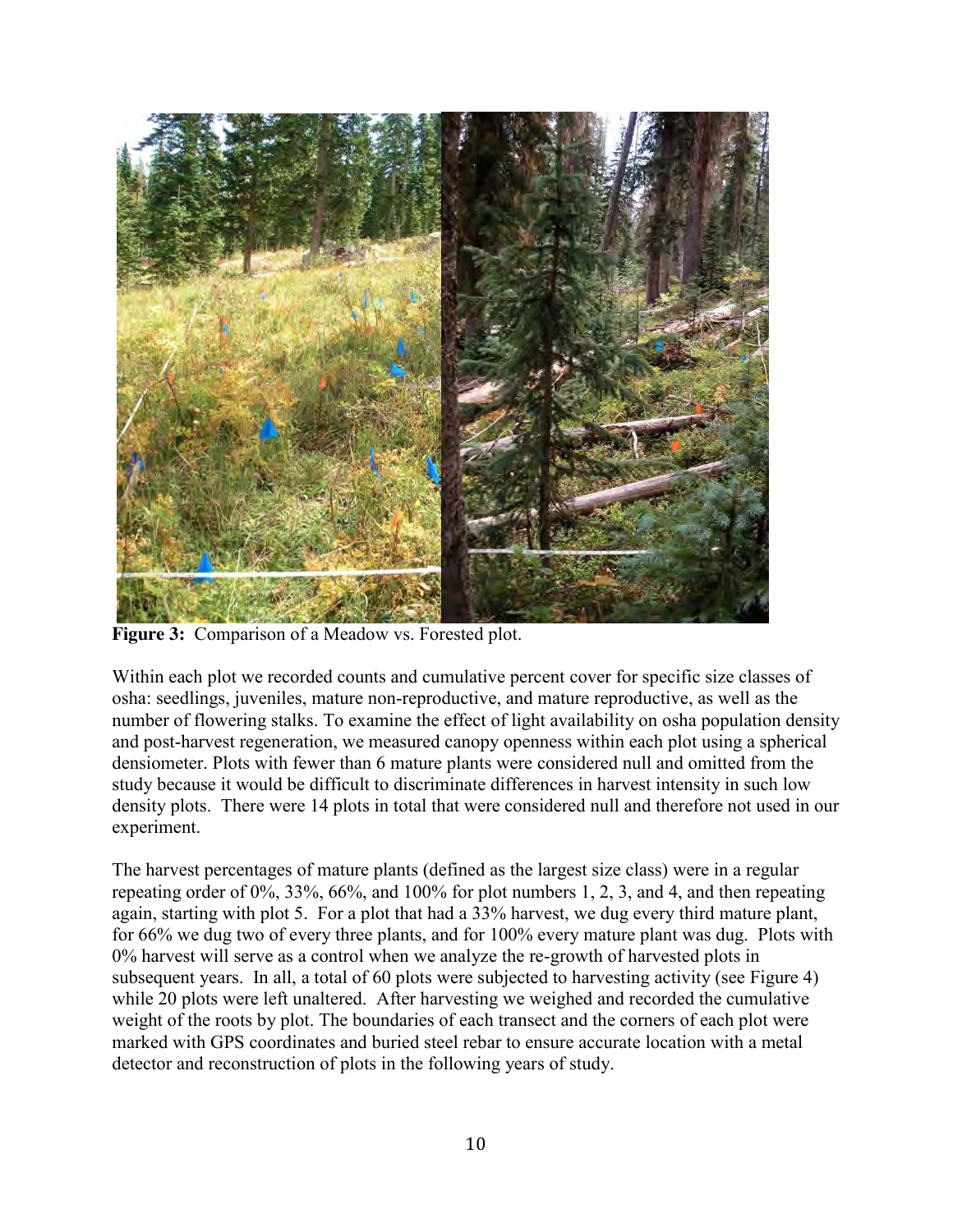

**Figure 4:** Digging within Meadow plots, temporarily delineated with meter tapes.

# Tagged Plants:

In addition to collecting harvest data on different treatments within the plots, we also took data on individual plants, and marked their locations with a metal tag to be found in the next round of study. We recorded the X and Y coordinates of each tagged plant within its plot. At each site 125 harvested plants, distributed between the two transects, were replaced with a tag. This data on 250 individual osha plants will allow us to examine factors such as average root weights and the influence of plant size on root size, and will allow us to very precisely track potential re-growth related to root weight and size in the coming years.

# **Results:**

# Counts and Percent Cover in Plots:

A Meadow versus Forested plot comparison (see Figure 5) showed differences in the number and percent cover of plants in the various age classes (Table 5). There were nearly twice the number of mature flowering individuals in the Meadow than in the Forested site, and consequently the Meadow exhibited a significantly higher number of flowering stems for seed production. In addition, we did not find one single seedling growing in the Forested site, while the Meadow site had many. The average percent tree canopy cover determined from a spherical densiometer was 17% in Meadow plots and 52% in forested plots.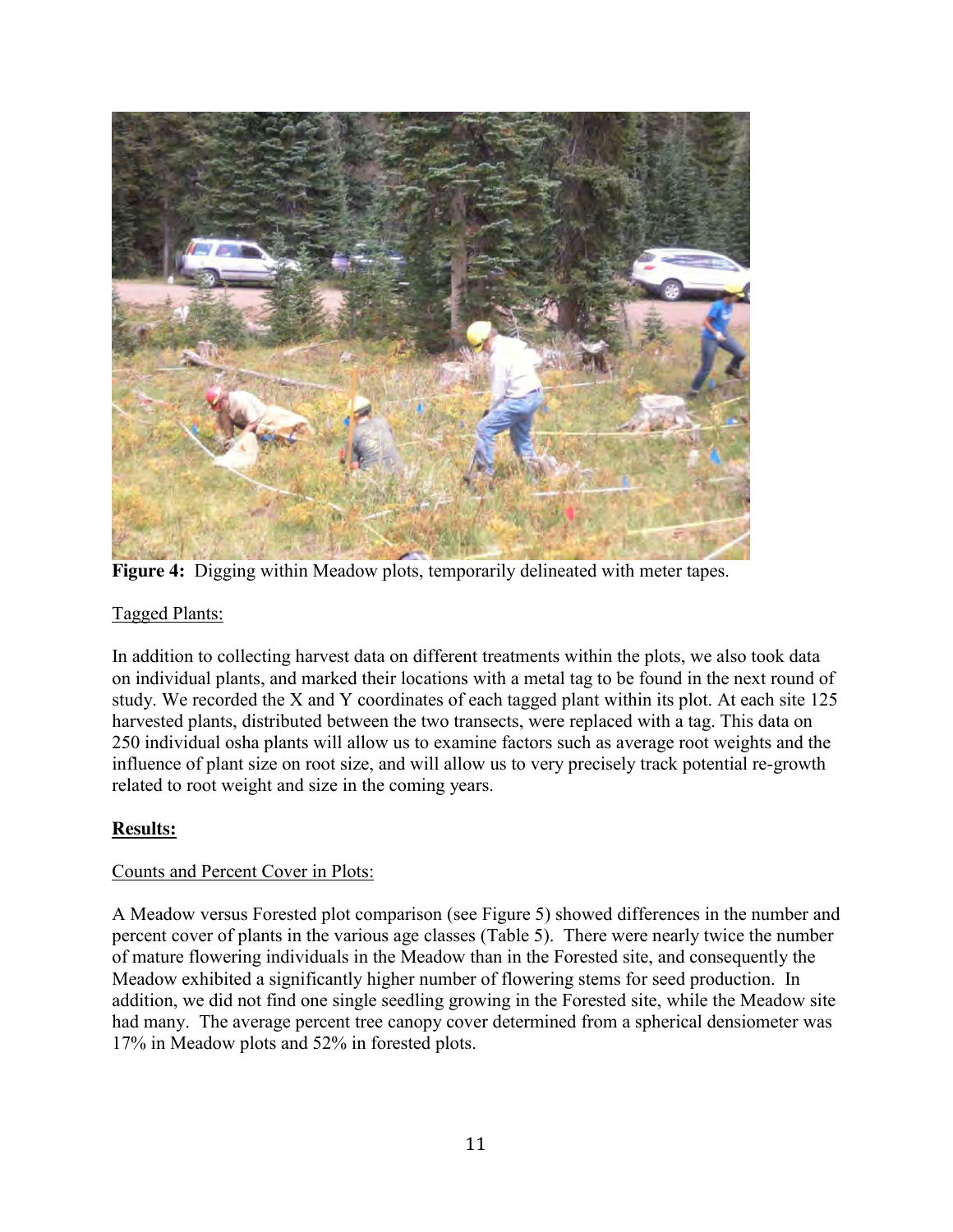| <b>Count and Cover Summary</b>             | <b>Combined</b><br><b>Meadow</b> | <b>Combined</b><br><b>Forest</b> | <b>All</b><br><b>plots</b> |
|--------------------------------------------|----------------------------------|----------------------------------|----------------------------|
| Total $#$ of mature flowering plants       | 266.00                           | 136.00                           | 402.00                     |
| Avg. Mature Flowering per plot             | 6.82                             | 3.49                             | 5.15                       |
| Avg. Mature Flowering % cover per plot     | 0.05                             | 0.03                             | 0.04                       |
| Avg. Flowering Stems per plot              | 9.90                             | 4.38                             | 7.14                       |
| Avg. Mature Non-flowering per plot         | 10.67                            | 9.31                             | 9.99                       |
| Avg. Mature Non-flowering % cover per plot | 0.05                             | 0.06                             | 0.05                       |
| Avg. Mature plants per plot                | 17.49                            | 12.79                            | 15.14                      |
| Avg. Juveniles per plot                    | 5.87                             | 3.38                             | 4.63                       |
| Avg. Juvenile % Cover per plot             | 0.01                             | 0.01                             | 0.01                       |
| Avg. Seedlings per plot                    | 1.31                             | 0.00                             | 0.65                       |

**Table 5:**Counts and cumulative percent cover comparison between Meadow and Forested plots.



**Figure 5:** This chart shows the number of osha plants of each of four age classes that could be found within our plots. Meadow plots exhibit more overall osha individuals. Of particular notice is the absence of seedlings in the Forested site.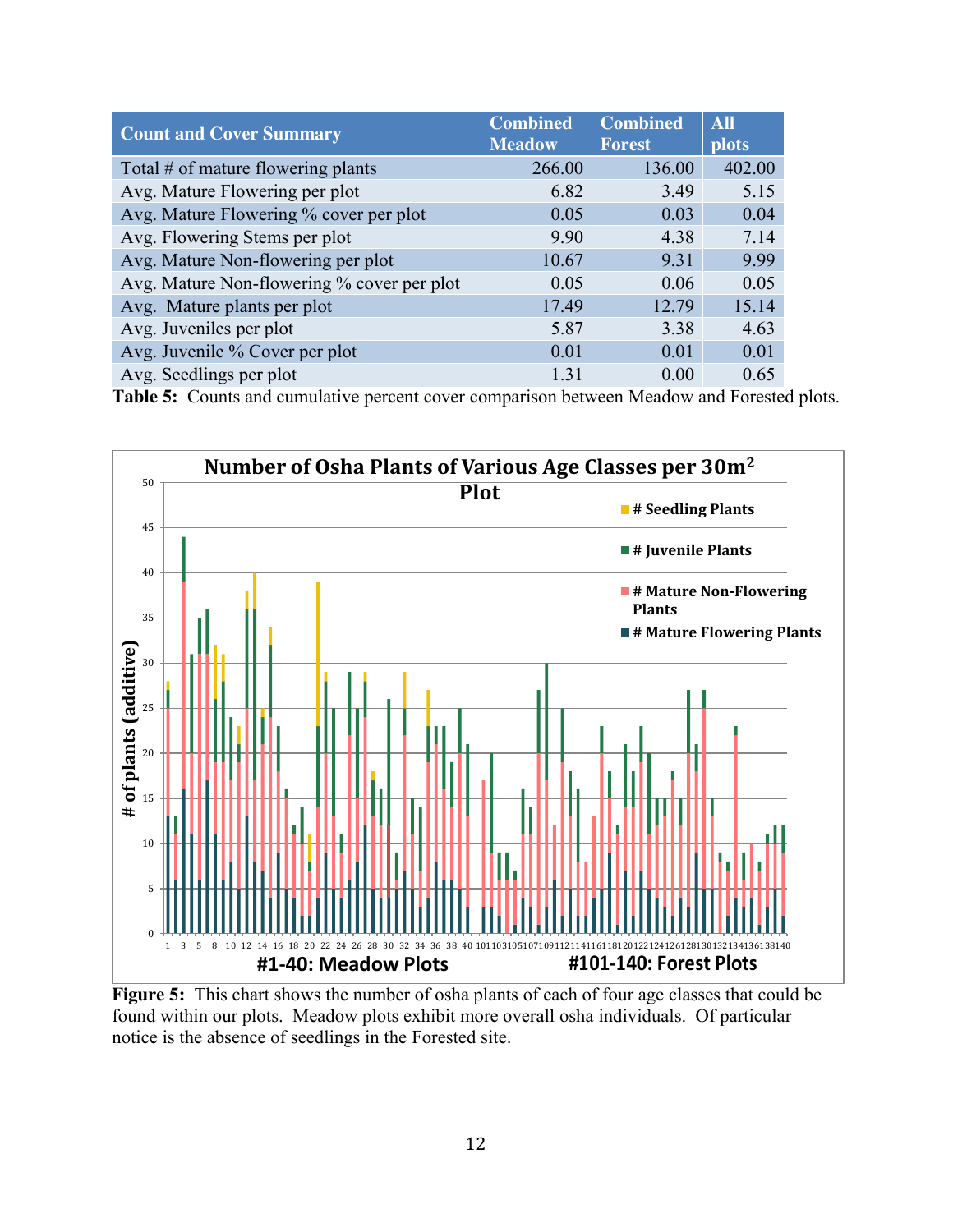## Root Weights in Harvested Plots:

Not only did the Meadow versus Forested plot comparison show differences in the counts and cover of osha, we also found differences in the root weights in the two distinct habitats. In total, there were 1,181 mature plants (which includes both flowering and non-flowering mature plants) present from all plots in the two study sites combined. There were 15% more plants growing in the Meadow site than in the Forested site, and we were able to harvest 58% more total kg of root mass from the Meadow site than from the Forested site (Table 6). Additionally, the average weight of each individual root in the Meadow was more than double the weight of those found in the Forest (see root from a mature plant in Figure 6).



**Figure 6:** An osha root harvested from the Meadow site.

| <b>Weights Summary</b>                            | <b>Meadow</b> | <b>Forest</b>   | <b>All plots</b> |
|---------------------------------------------------|---------------|-----------------|------------------|
| Totally # of plants dug                           | 334.00        | 236.00          | 570.00           |
| Total weight of roots dug (kg)                    | 77.79         | 20.70           | 98.49            |
| Total $#$ of mature plants present                | 682.00        | 499.00          | 1181.00          |
| Estimated weight of all roots present (kg)        | 122.59        | 32.30           | 154.89           |
| Avg. weight of roots present in $30m^2$ area (kg) | 4.23          | 1.11            | 2.67             |
| Average weight of root per plant (kg)             | 0.29          | 0 <sub>11</sub> | 0.20             |

**Table 6:** Summary of root weight comparison between Meadow and Forested plots.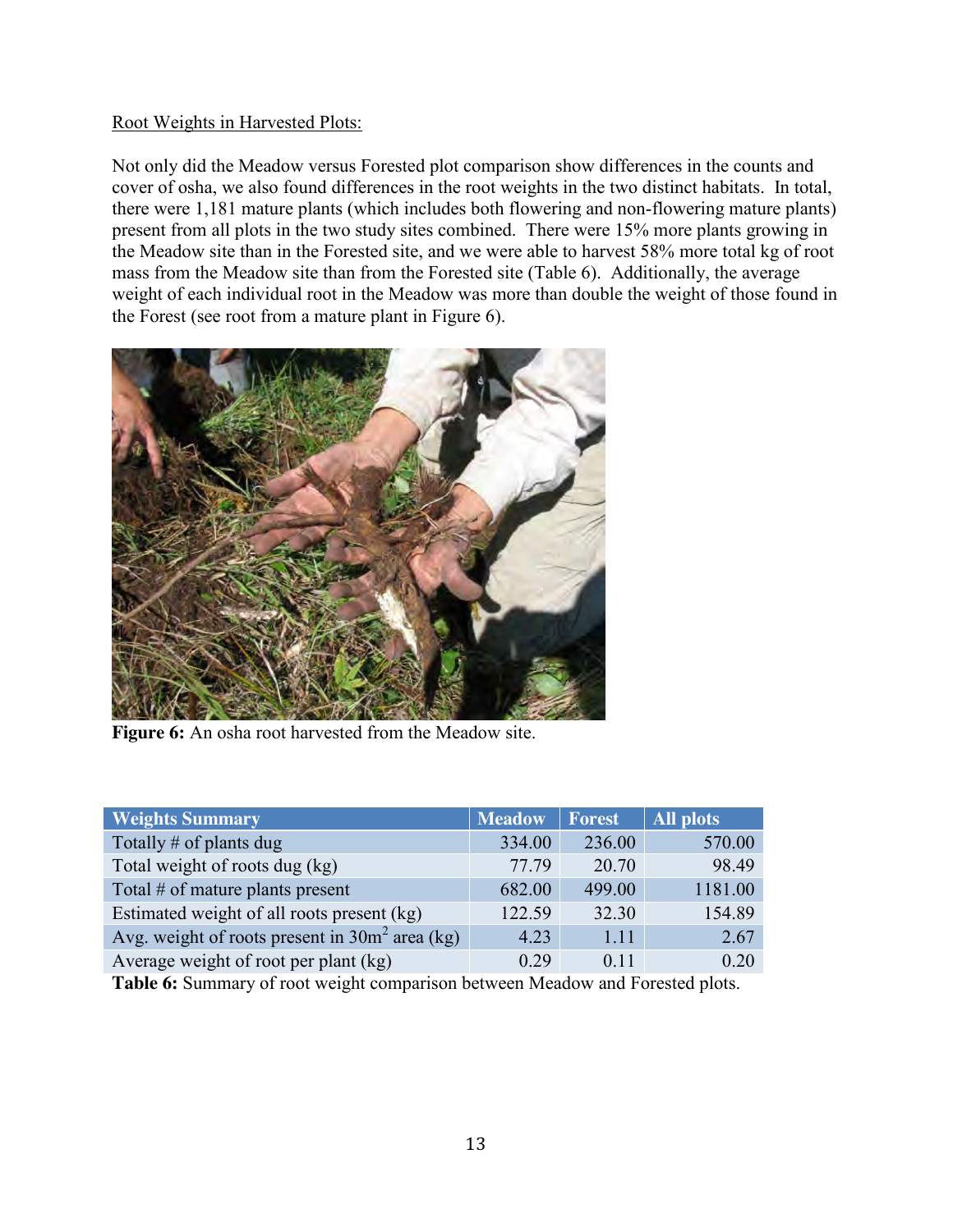For plots in which we only dug 33% or 66% of the plants present, we wanted to know how much root weight could be obtained had we dug every plant. We divided the measured weights of dug roots by the percent harvest in order to estimate total weight. This gives us an approximation of how much root weight is potentially present in an area. For sampled plots the average estimated weight of all the roots in a Meadow plot was quadruple that of all the roots present in a Forested plot.

Because osha is commercially sold as dried root, we took roots back to our lab and analyzed the ratio of wet weight to dry weight. We weighed 10 individual fresh roots of variable sizes and then allowed them to dry before weighing them again. On average, the dry weight of an osha root was 37% of its fresh weight. This is consistent with another study that found roots dried to approximately one-third their original weights (Guernsey 2005).

After calculating the potential fresh weight of all roots present in our 60 harvested plots, we converted this to a dried weight of around 57 kg (126 lbs). A thorough analysis of the online market found that whole osha roots sell for an average price of \$55.54 per pound (Table 2). This means that the total value of plant material in our study plots would be approximated around  $$6,998$ —a substantial amount for a 2,400 $m<sup>2</sup>$  area.

We used the data on root weights available in our harvested plots to calculate an approximate measure of the root weight that would be anticipated in a given stand of osha. We chose to convert our projection to dried weight because it is the commercially relevant value. For the Meadow plots: the average percent cover (Mature Flowering, Mature Non-flowering) in our 30m<sup>2</sup> meadow plots per unit area was 10%, which correlates with .0522kg dried root weight for a 1m<sup>2</sup> area (around 465lbs/acre). For the Forest plots: the average percent cover (Mature Flowering, Mature Non-flowering) in our  $30m^2$  meadow plots per unit area was 9%, which correlates with .0137kg dried root weight for a  $1m<sup>2</sup>$  area (around 122lbs/acre). This information can be very useful for determining the economic potential of a given stand of osha that grows in environments with low canopy cover. By sampling the percent cover of just a small portion of a population, the potential weight of roots in a certain population can be estimated.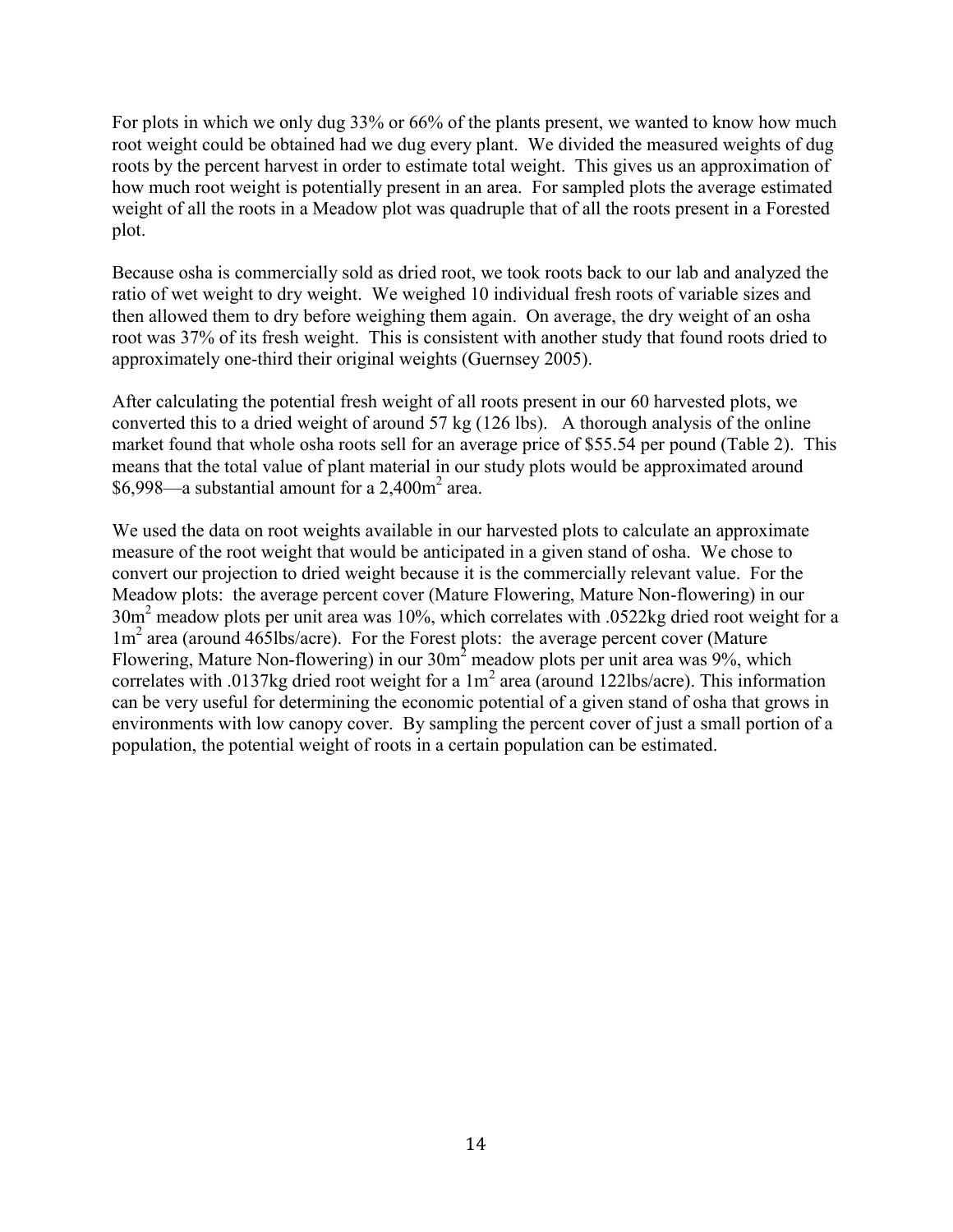

**Figure 7:** Each bar corresponds to a plot and represents the total estimated root weight for all plants in that plot. The blue coloring indicates plots that were in a meadow environment, while the green coloring indicates plots that were in a forested environment. The black dotted lines represent the mean weight of roots present in a  $30m^2$  plot for that site.

# Stands:

A total of 8 osha stands were observed from the US Forest Service roads and circumscribed as polygons, creating a cumulative study area of  $507,597$ m<sup>2</sup>. Average percent cover in the  $4m<sup>2</sup>$ samples within the stands was determined with the midpoints of our range categories (none, low, moderate, dense). The total area of the stand was determined using tools in Google Earth (Table 7).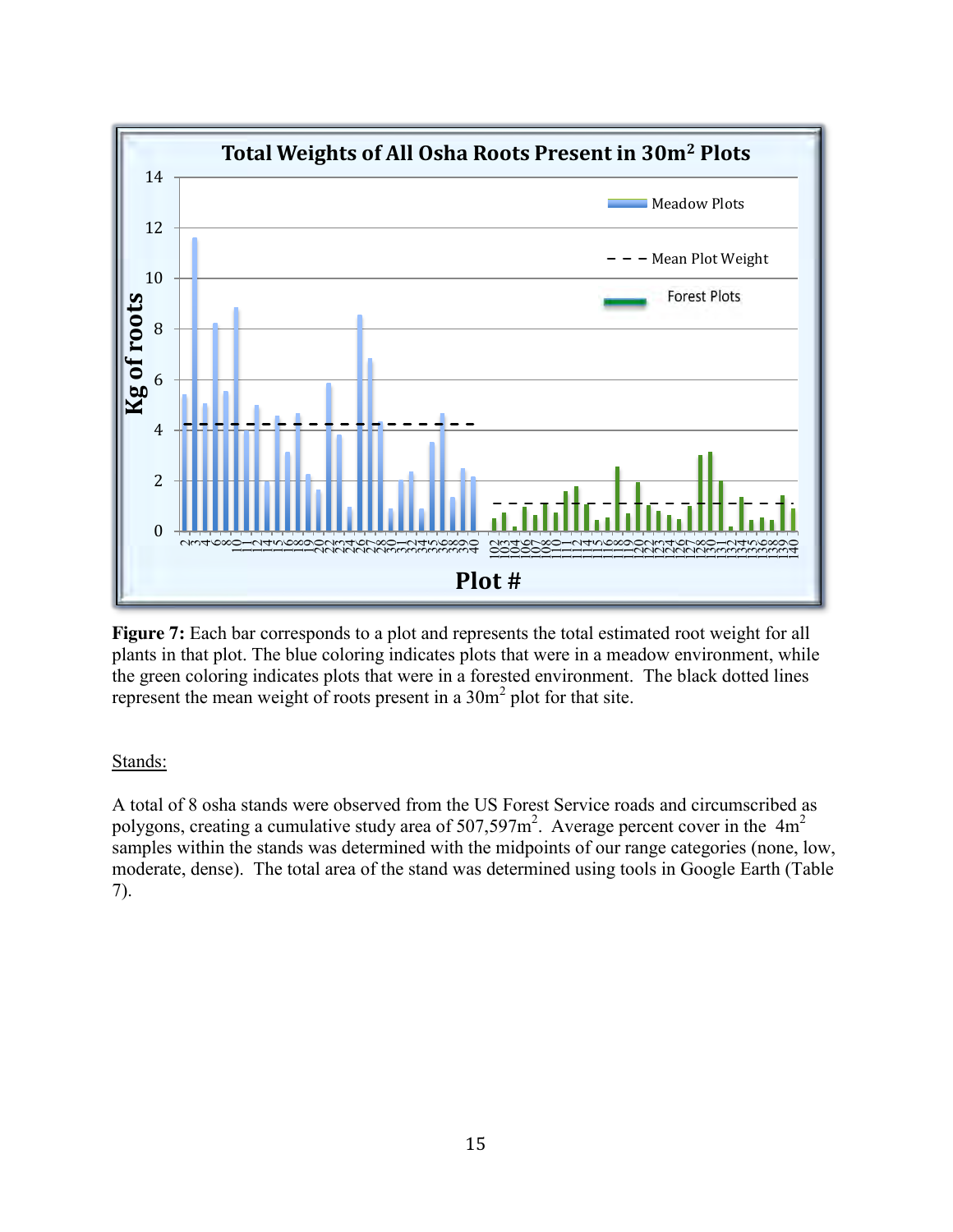| <b>Stand</b>   | # of Waypoints | Area $(m2)$ | Perimeter(m) | Avg. % cover |
|----------------|----------------|-------------|--------------|--------------|
| 1              | 13             | 6,221       | 445          | 12.29        |
| $\overline{2}$ | 8              | 22,316      | 617          | 2.38         |
| $\overline{3}$ | 82             | 101,108     | 2,373        | 9.80         |
| 4              | 40             | 156,391     | 1,732        | 12.11        |
| 5              | 56             | 122,225     | 1,426        | 7.31         |
| 6              | 20             | 14,273      | 672          | 4.58         |
| 7              | 27             | 18,670      | 972          | 5.28         |
| 8              | 36             | 66,394      | 1,358        | 8.75         |
| Avg.           |                |             |              | 7.81         |

**Table 7:** Data for stands including their size and percent cover.

#### **Discussion:**

Our results illustrate osha's affinity for environments with more sunlight and less canopy cover. Although our study specifically analyzed osha populations in relation to sun exposure, the favoring of osha plants for the Meadow environment could stem from other factors related to tree cover including moisture levels, soil types, root horizon competition, and/or grazing intensity. Grazing levels especially have been shown to impact osha populations, with significant declines when over 50% of the population experiences grazing (Julander 1968). Although we did not include the effects of grazing specifically in our study, it is of interest to note that the Meadow site was clearly impacted by the presence of cattle (dung piles and chomped stalks) more so than the forested site, and still the Meadow populations had more plants and cover than the Forested populations. Our results suggest that overhead canopy cover has a strong influence on osha population density, however the specific underlying causes of these results remain unknown.

Although the Meadow population had more sun exposure relative to the Forested site, this does not mean that the population was in full-sun. Both elevation and slope significantly influence how a plant may respond to sun exposure. Our population was at a very high elevation, around 10,200-10,500ft (3109-3200m), on a north-facing slope with an average grade of around 25%. Thus, the ability of osha to grow in areas of high sun-exposure (in our case as a result of past logging) is likely influenced by other factors that alter the microenvironment of a specific locality.

Of particular interest was the lack of any seedlings and a significant decrease in the number of flowering stalks in the Forested site. This illustrates a tendency for lower seed production among plants in a forested environment relative to an open canopy environment. This is a somewhat surprising finding given that it is typically assumed that osha seeds prefer moist soils, demonstrated by recent germination studies that use moist stratification followed by mist propagation (Panter 2004, Terrell and Fennell 2009). However, our findings indicate that osha has higher reproductive output and recruitment in open canopy environments, suggesting an optimal ecological role for osha as a canopy gap specialist.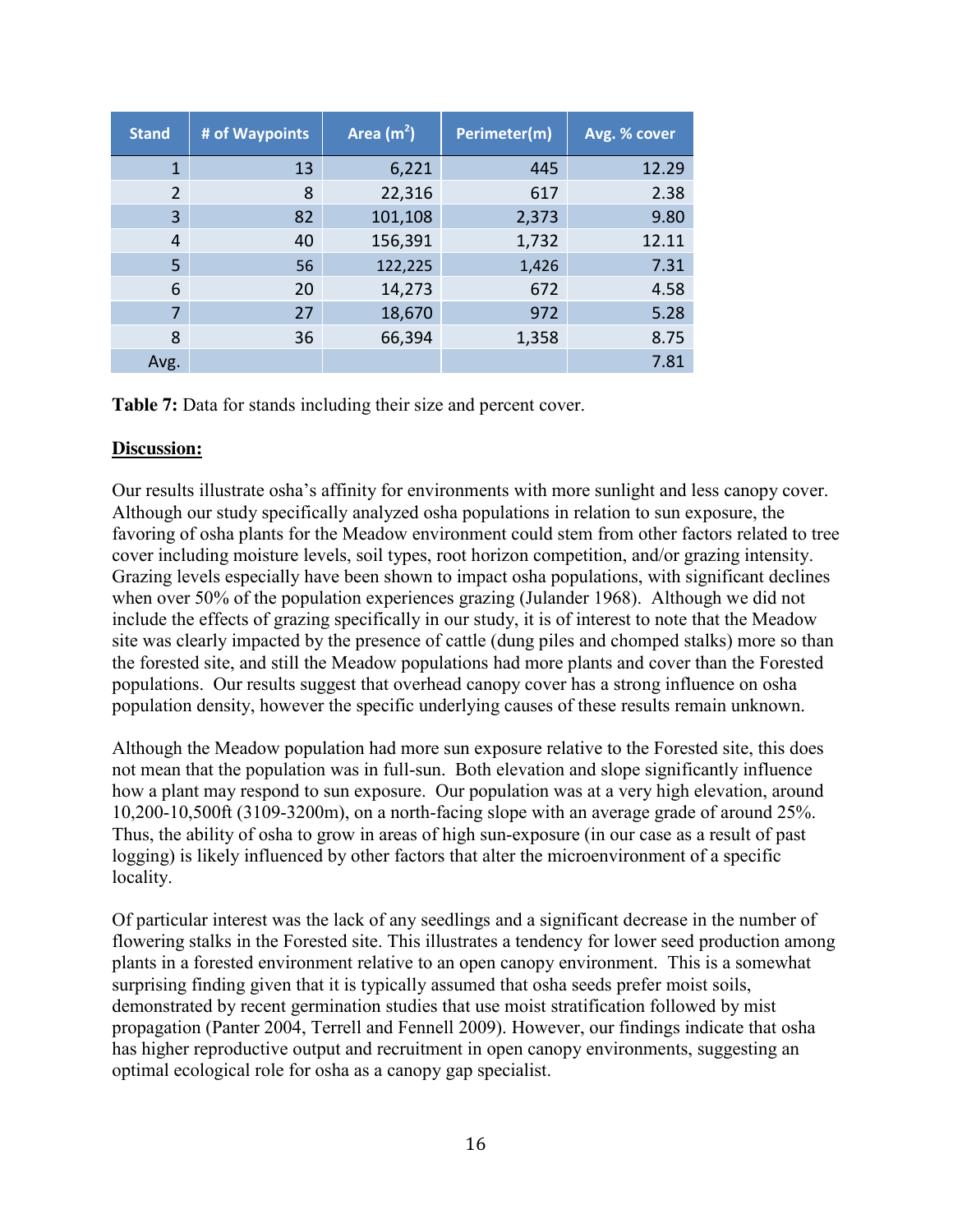Our specific data indicate a return of 465 lbs of dried root weight per acre of dense stands in open canopy sites. At an average market price of \$55/lb, one acre of osha could be worth over \$25,575 in returns, highlighting the strong financial incentive for wildcrafting osha. However, based on our preliminary data we cannot make any statement at this time regarding whether current harvest rates can be considered unsustainable or whether the population is being threatened by overharvest.



**Figure 8:** Osha produces a large number of seeds from its flowering umbels.

# **Conclusions:**

By analyzing the data from the Cumbres Pass area in the Rio Grande National Forest in southern Colorado, we can see that changes in habitat light availability can have considerable effects on osha populations. From our data we conclude that a robust meadow population with low canopy cover that exhibits approximately 10% cover of osha will have on average 52.2g dried root weight per  $1m^2$  area (around 465lbs/acre), while a forest population with a 9% cover will have on average 13.7g dried root weight per  $1m^2$  area (122lbs/acre). This information is important for the conservation status of this species; however, the subsequent stages of our study will give us considerably more insight regarding the status of osha populations. Monitoring re-growth to estimate the resiliency or susceptibility of osha to harvest pressure will be critical for determining whether current wild-harvesting practices of this species is sustainable. Additionally, expanding our study over a broader area in variable locations and habitat types will provide a more accurate representation of osha's abundance at the landscape scale. After three to five years of study, we will be able to determine the impact of root harvest on osha populations, their reproduction and regeneration, and what the optimal rate of harvest should be to maintain the long-term viability of this important species.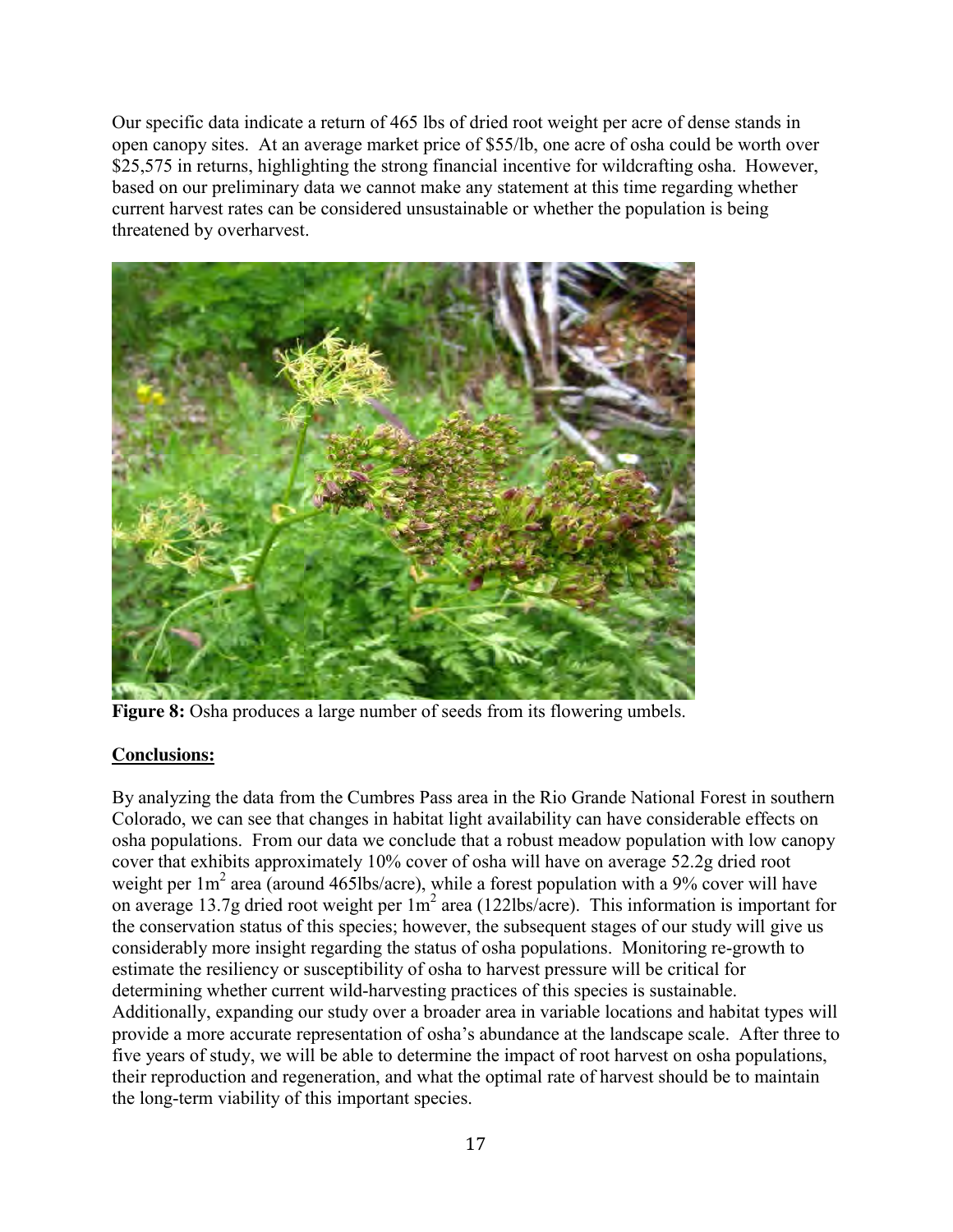#### **References:**

- American Herbal Products Association. 2007. Tonnage Survey of Selected North American Wild-Harvested Plants, 2004-2005. Silver Spring, MD: American Herbal Products Association.
- American Herbal Products Association. 2012. Tonnage Survey of Selected North American Wild-Harvested Plants, 2006-2010. Silver Spring, MD: American Herbal Products Association.
- Brindis, F., R. Rodriguez, et al. 2011. "(Z)-3-butylidenephthalide from *Ligusticum porteri* , an alpha-glucosidase inhibitor." J Nat Prod 74(3): 314-320.
- Burns, B. T., R. Bye, et al. 1994. "Northern Sierra Madre Occidental and Its Apachian Outliers: A Neglected Center of Biodiversity."
- Bye, Robert A., Jr. 1986. "Medicinal Plants of the Sierra Madre: Comparative Study of Tarahumara and Mexican Market Plants." Economic Botany 40(1)103-124.
- Camazine, S. and R. A. Bye. 1980. "A study of the medical ethnobotany of the Zuni Indians of New Mexico." J Ethnopharmacol 2(4): 365-388.
- Castetter, E.F., Opler, M.E., 1936. The Ethnobiology of the Chiricahua and Mescalero Apache; Ethnobiological Studies in the American Southwest: III., A. The Use Of Plants For Foods, Beverages And Narcotics. University of New Mexico, New Mexico, pp. 3-63.
- Cech, Richo. 2000. "New Findings on the Germination of Osha." United Plant Savers Newsletter, Fall.
- Cech, Richo. 2002. Growing At-Risk Medicinal Herbs: Cultivation, Conservation, and Ecology. Williams, OR: Horizon Herbs Publication.
- Convention on International Trade in Endangered Species of Wild Fauna and Flora (CITES). 2012. Appendices I, II, and III.
- Curtin, L.S.M., 1976. Healing Herbs of the Upper Rio Grande. Laboratory of the Upper Rio Grande, Santa Fe, NM.
- Deciga-Campos, M., E. Gonzalez-Trujano, et al. 2005. "Antinociceptive effect of selected Mexican traditional medicinal species." Proc West Pharmacol Soc 48: 70-72.
- Guernsey, Karin. 2005. "Final Report USDA-CREES SBIR PHASE 2 PROJECT: Determining the Commercialization Potential for Osha (*Ligusticum porteri*)."
- Julander, O. 1968. "Effect of Clipping on Herbage and Flower Stalk Production of Three Summer Range Forbs." Journal of Range Management 21(2): 74-79.
- McKeon, Kathleen. 1999. "Making Wise Choices for *L. porteri's* Future." United Plant Savers Newsletter, Summer.
- Moerman, Dan. 2012. Native American Ethnobotany Database.
- Moore, Michael. 2003. Medicinal Plants of the Mountain West. Sante Fe, NM: Museum of New Mexico Press.
- Panter, Karen L., Rebecca E. Ashley, Karin M. Guernsey, and Caroline M. Johnson. 2004. "Preliminary Studies on Propagation of Osha." HortTechnology 14(1):141-143.
- Rivero, Isabel, Krutzkaya Juarez, Magda Zuluaga, Robert Bye, and Rachel Mata. 2012. "Quantitative HPLC Method for Determining Two of the Major Active Phthalides from *Ligusticum porteri* Roots." Journal of AOAC International 95(1):84-91.(Deciga-Campos, Gonzalez-Trujano et al. 2005)
- San Juan Public Lands Center. 2007. Draft Environmental Impact Statement, Chapter 3: Affected Environment and Environmental Consequences, Section 3.13: Special Forest